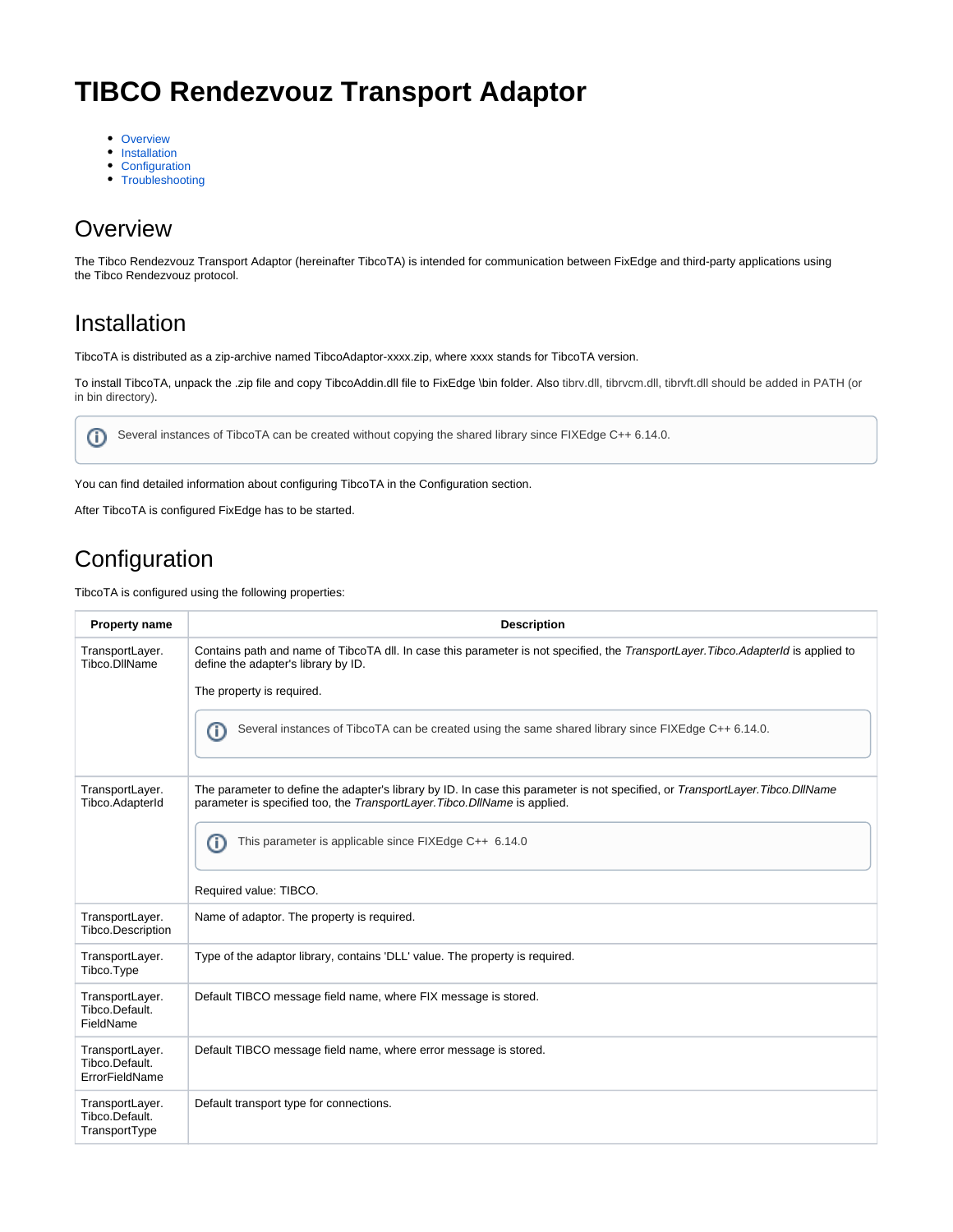| TransportLayer.<br>Tibco.Default.<br>Service                                             | Default service for connections.                                                                                                                                                                           |
|------------------------------------------------------------------------------------------|------------------------------------------------------------------------------------------------------------------------------------------------------------------------------------------------------------|
| TransportLayer.<br>Tibco.Default.<br>Daemon                                              | Default daemon for connections. Format of the value is ' <host>:<port>'.</port></host>                                                                                                                     |
| TransportLayer.<br>Tibco.Default.<br>CMTransportName                                     | Default name of CMTransport for connections.                                                                                                                                                               |
| TransportLayer.<br>Tibco.Default.<br>CMTransportRequ<br>estOld                           | Default value of RequestOld flag value in CMTransport for connections.                                                                                                                                     |
| TransportLayer.<br>Tibco.Default.<br>CMTransportLedg<br>erName                           | Default ledger name of CMTransport for connections.                                                                                                                                                        |
| TransportLayer.<br>Tibco.Default.<br><b>CMTransportSync</b><br>Ledger                    | Default SyncLedger flag value of CMTransport for connections.                                                                                                                                              |
| TransportLayer.<br>Tibco.Default.<br>CMTransportNetw<br>ork                              | Default network of CMTransport for connections.                                                                                                                                                            |
| TransportLayer.<br>Tibco.Default.<br>CMTransportRecei<br>verName                         | Default CMTransport receiver name for connections. Used to allow message delivery to clients, which are not registered as<br>receivers at the moment of sending a message.                                 |
| TransportLayer.<br><b>Tibco.Clients</b>                                                  | Comma separated list of Client names.                                                                                                                                                                      |
| TransportLayer.<br>Tibco. <client>.<br/>InSubject</client>                               | Subject for receiving Tibco Messages from.                                                                                                                                                                 |
| TransportLayer.<br>Tibco. <client>.<br/>OutSubject</client>                              | Subject for sending Tibco Messages to.                                                                                                                                                                     |
| TransportLayer.<br>Tibco. <client>.<br/>ErrorSubject</client>                            | Subject for sending Error messages (failures of TibcoTA) to.                                                                                                                                               |
| TransportLayer.<br>Tibco. <client>.<br/><b>UnroutedSubject</b></client>                  | Subject for sending unrouted messages (Transport Layer is unable to find the receiver of message) to.                                                                                                      |
| TransportLayer.<br>Tibco. <client>.<br/><subject>.<br/>Name</subject></client>           | Subject name specified for current connection. The property is required.                                                                                                                                   |
| TransportLayer.<br>Tibco. <client>.<br/><subject>.<br/>FieldName</subject></client>      | TIBCO message field name, where FIX message is stored.<br>If empty string is specified (or omitted) - Default. FieldName is used.                                                                          |
| TransportLayer.<br>Tibco. <client>.<br/><subject>.<br/>ErrorFieldName</subject></client> | TIBCO message field name, where error description is stored.<br>If empty string is specified (or omitted) - Default. ErrroFieldName is used.                                                               |
| TransportLayer.<br>Tibco. <client>.<br/><subject>.<br/>TransportType</subject></client>  | Type of transport for Subject (general Net Transport (NetTransport) or Certified Message Delivery Transport (CMTransport))<br>If empty string is specified (or omitted) - Default. Transport Type is used. |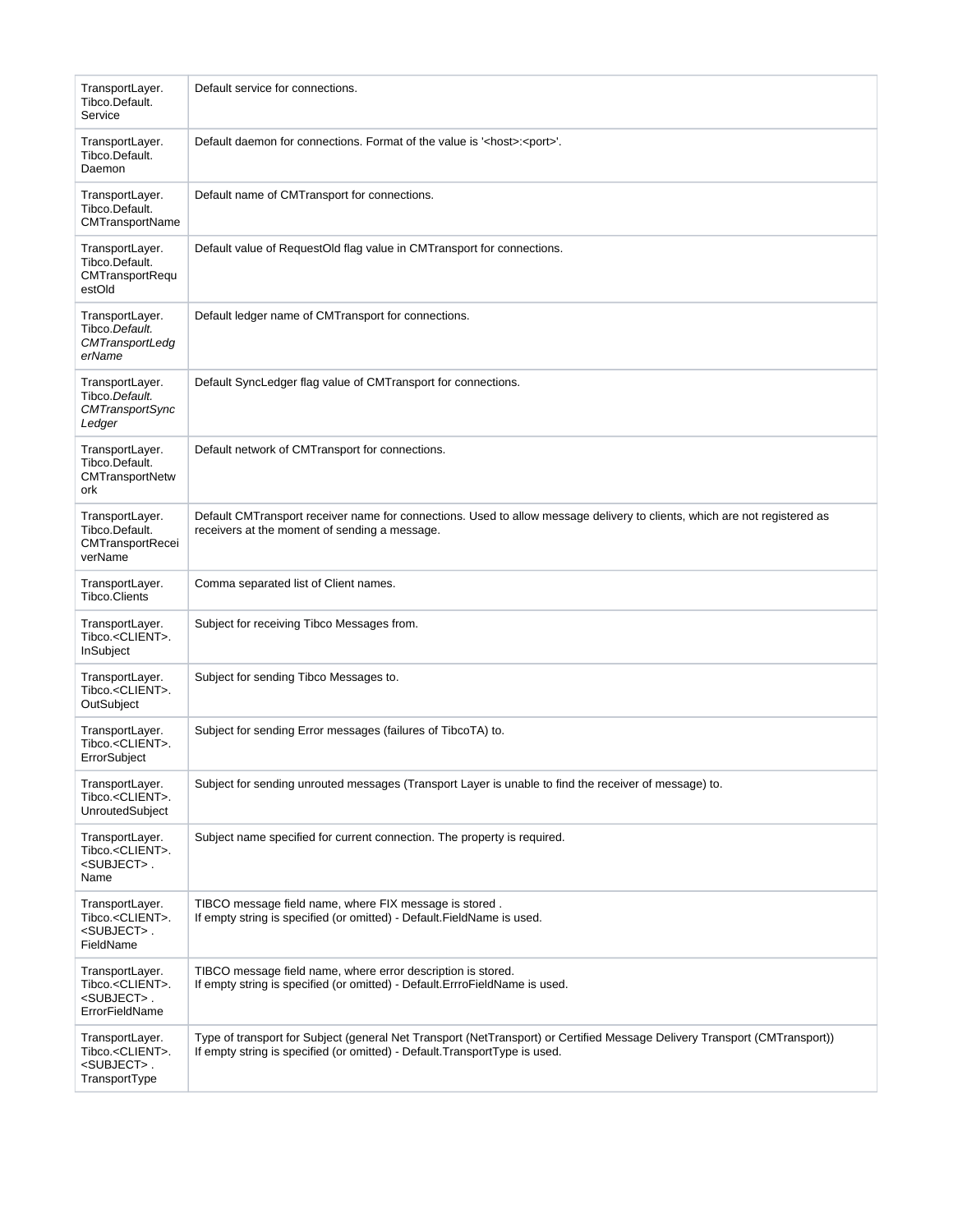| TransportLayer.<br>Tibco. <client>.<br/><subject>.<br/>Service</subject></client>                            | The service may be specified in one of the following ways:<br>• Service name (the transport creation function callsgetservbyname(), which searches a network database (such as NIS) or a<br>flat file (such as services in the system directory)).<br>• Port number (must be a string representing a decimal integer (for example, "7890")).<br>• Empty string is specified (or omitted) - Default. Service is used.                                                                                                                                                                                                                                                                                                                                                                                                                                                                                                                                                                                                                                                                                                                                                                                                                                                                                                                                                                                                                                                                                                                                                                                                                                                                                                                                                                                                                                                                                                                                                                                                                                                                                                                                                                                                                                                                                                                                                                                 |
|--------------------------------------------------------------------------------------------------------------|------------------------------------------------------------------------------------------------------------------------------------------------------------------------------------------------------------------------------------------------------------------------------------------------------------------------------------------------------------------------------------------------------------------------------------------------------------------------------------------------------------------------------------------------------------------------------------------------------------------------------------------------------------------------------------------------------------------------------------------------------------------------------------------------------------------------------------------------------------------------------------------------------------------------------------------------------------------------------------------------------------------------------------------------------------------------------------------------------------------------------------------------------------------------------------------------------------------------------------------------------------------------------------------------------------------------------------------------------------------------------------------------------------------------------------------------------------------------------------------------------------------------------------------------------------------------------------------------------------------------------------------------------------------------------------------------------------------------------------------------------------------------------------------------------------------------------------------------------------------------------------------------------------------------------------------------------------------------------------------------------------------------------------------------------------------------------------------------------------------------------------------------------------------------------------------------------------------------------------------------------------------------------------------------------------------------------------------------------------------------------------------------------|
| TransportLayer.<br>Tibco. <client>.<br/><subject>.<br/><b>Network</b></subject></client>                     | Consists of up to three parts, separated by semicolons — network, multicast groups, send address.<br>The network may be specified as:<br>• Host name - When host name is specified, the transport creation function calls gethostbyname(), which searches a network<br>database to obtain the IP address.<br>• Host IP address - When IP address is specified, it must be a string representing a multi-part address. For example:<br>"101.120.115.111"<br>• Network name (where supported) - When network name is specified, the transport creation function callsgetnetbyname(),<br>which searches a network database such as Network Information Services (NIS) or a flat file (such as networks) in the<br>system directory.<br>• Network IP number - When IP address or a network IP number is specified, it must be in dotted-decimal notation. For<br>example, 101.55.31.<br>• Interface name (where supported) - When interface name is specified, the transport creation function searches the interface<br>table for the specified interface name (For example, lan0). The interface name must be familiar to ifconfig ornetstat.<br>If empty string is specified as network, transport creation function uses the default network interface:<br>• TRDP daemons use the network interface which corresponds to the host name of the system as determined by the C<br>function gethostname().<br>• PGM daemons use the default PGM multicast interface, 224.0.1.78.<br>If network is omitted, the Default.CMTransportNetwork is used.<br><b>Multicast Groups:</b><br>A list of zero or more multicast groups to join, specified as IP addresses, separated by commas. Each address in part two must<br>denote a valid multicast address. Joining a multicast group enables listeners on the resulting transport to receive data sent to that<br>multicast group.<br>Send Address:<br>When a program sends multicast data on the resulting transport, it is sent to this address. (Point-to-point data is not affected.) If<br>present, this item must be an IP address — not a host name or network name. The send address must not be included in the list<br>of multicast groups joined in part two. If you join one or more multicast groups in part two, but do not specify a send address in<br>part three, the send address defaults to the first multicast group listed in part two. |
| TransportLayer.<br>Tibco. <client>.<br/><subject>.<br/>Daemon</subject></client>                             | Daemonhostandportin <host>:<port>format.<br/>If empty string is specified (or omitted) - Default.Daemon is used</port></host>                                                                                                                                                                                                                                                                                                                                                                                                                                                                                                                                                                                                                                                                                                                                                                                                                                                                                                                                                                                                                                                                                                                                                                                                                                                                                                                                                                                                                                                                                                                                                                                                                                                                                                                                                                                                                                                                                                                                                                                                                                                                                                                                                                                                                                                                        |
| TransportLayer.<br>Tibco. <client>.<br/><subject>.<br/>CMTransportName</subject></client>                    | If transport is Certified Message Delivery.<br>Name of the new CMTransport, representing a persistent correspondence. The name must conform to the syntax rules for<br>Rendezvous subject names.<br>If empty string is specified, the CMTransport generates a unique, non-reusable name for the duration of the transport.<br>If it is omitted, the Default.CMTransportName is used.                                                                                                                                                                                                                                                                                                                                                                                                                                                                                                                                                                                                                                                                                                                                                                                                                                                                                                                                                                                                                                                                                                                                                                                                                                                                                                                                                                                                                                                                                                                                                                                                                                                                                                                                                                                                                                                                                                                                                                                                                 |
| TransportLayer.<br>Tibco. <client>.<br/><subject>.<br/><b>CMTransport Requ</b><br/>estOld</subject></client> | If transport is Certified Message Delivery.<br>This parameter indicates whether a persistent correspondence requires delivery of messages sent to a previous certified delivery<br>transport with the same name, for which delivery was not confirmed. Its value affects the behavior of other CM sending transports.<br>If the value is set to TRUE and SUBJ.Transport.Name is not NULL, the new CMTransport requires certified senders to retain<br>unacknowledged messages sent to this persistent correspondent. When the newCMTransport begins listening to the appropriate<br>subjects, the senders can complete delivery.<br>If the value is set to FALSE, the new CMTransport does not require certified senders to retain unacknowledged messages.<br>Certified senders may delete those messages from their ledgers.<br>If the property is omitted or empty string is specified, Default. CMT ransport Request Old is used.                                                                                                                                                                                                                                                                                                                                                                                                                                                                                                                                                                                                                                                                                                                                                                                                                                                                                                                                                                                                                                                                                                                                                                                                                                                                                                                                                                                                                                                                |
| TransportLayer.<br>Tibco. <client>.<br/><subject>.<br/>CMTransportL edg<br/>erName</subject></client>        | If transport is Certified Message Delivery.<br>If this argument is not NULL, the new CMTransport uses a file-based ledger. The argument must represent a valid file name.<br>Actual locations correspondent to relative file names conform to operating system conventions. It is strongly recommended not to<br>use empty string as the ledger file name.<br>If empty string is used, the new CMTransport uses a process-based ledger.<br>If the property is omitted, Default.CMTransportLedgerName is used.                                                                                                                                                                                                                                                                                                                                                                                                                                                                                                                                                                                                                                                                                                                                                                                                                                                                                                                                                                                                                                                                                                                                                                                                                                                                                                                                                                                                                                                                                                                                                                                                                                                                                                                                                                                                                                                                                        |
| TransportLayer.<br>Tibco. <conn>.<br/><subject>.<br/><b>CMTransport Sync</b><br/>Ledger</subject></conn>     | If transport is Certified Message Delivery.<br>If the value is set to TRUE, operations that update the ledger file do not return until changes are written to the storage medium.<br>If the value is set to FALSE, the operating system writes changes to the storage medium asynchronously.<br>If the property is omitted or empty string is specified, Default. CMT ransport SyncLedger is used.                                                                                                                                                                                                                                                                                                                                                                                                                                                                                                                                                                                                                                                                                                                                                                                                                                                                                                                                                                                                                                                                                                                                                                                                                                                                                                                                                                                                                                                                                                                                                                                                                                                                                                                                                                                                                                                                                                                                                                                                   |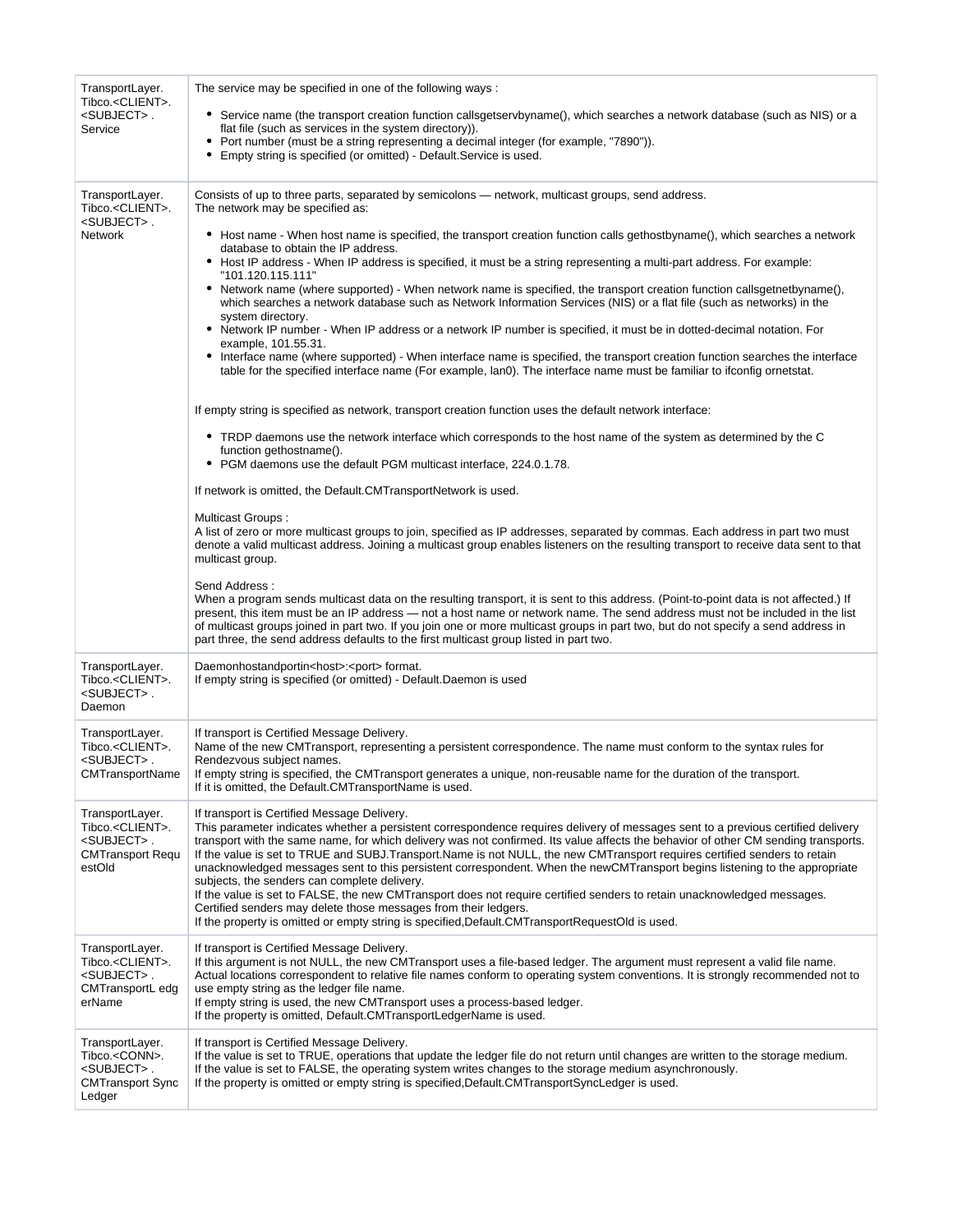Note that all changes in the properties file are applied only after FixEdge restart.

To integrate TibcoTA into the FixEdge, the following steps have to be executed:

- 1. Open FixEdge properties file (FIXEdge.properties by default).
- 2. Find 'TransportLayer.TransportAdapters' property.

╱╲

- Add 'TransportLayer.TransportAdapters' property in case it does not exist.
- 3. Set 'TransportLayer.TibcoAdaptorDLL' to the value of 'TransportLayer.TransportAdapters' property:

TransportLayer.TransportAdapters = TransportLayer.TibcoAdaptorDLL

- If 'TransportLayer.TransportAdapters' property already has the value - append ',TransportLayer.TibcoAdaptorDLL' to the value:

TransportLayer.TransportAdapters = ...,TransportLayer.SXSAdaptorDLL,TransportLayer.TibcoAdaptorDLL

4. Add 'TransportLayer.TibcoAdaptorDLL.Description' property with the value - TibcoTA adaptor name:

TransportLayer.TibcoAdaptorDLL.Description = Tibco Transport Adaptor DLL

5. Add 'TransportLayer.TibcoAdaptorDLL.DllName ' property with the value - path to TibcoTA dll:

TransportLayer.TibcoAdaptorDLL.DllName = bin/TibcoAddinDll\_8.dll

6. Add 'TransportLayer.TibcoAdaptorDLL.Type' property with 'DLL' value:

TransportLayer.TibcoAdaptorDLL.Type = DLL

7. Add default values for TibcoTA properties. For example :

```
TransportLayer.Tibco.Default.FieldName = FIX_MSG
TransportLayer.Tibco.Default.ErrorFieldName = ERROR_MSG
TransportLayer.Tibco.Default.TransportType = NetTransport
TransportLayer.Tibco.Default.Service = 7777
TransportLayer.Tibco.Default.Network = 10.17.14.170
TransportLayer.Tibco.Default.Daemon = 10.17.14.170:7500
TransportLayer.Tibco.Default.CMTransportName = CMTransport
TransportLayer.Tibco.Default.CMTransportRequestOld = false
TransportLayer.Tibco.Default.CMTransportLedgerName = ledger
TransportLayer.Tibco.Default.CMTransportSyncLedger = false
TransportLayer.Tibco.Default.CMTransportNetwork = true
TransportLayer.Tibco.Default.CMTransportReceiverName = CMTRECV.DIRECTION.NAME
```
8. Add client names TibcoTA will operate with :

TransportLayer.Tibco.ClientNames = Connection1,Connection2

9. Add properties for each subject for defined clients. For example: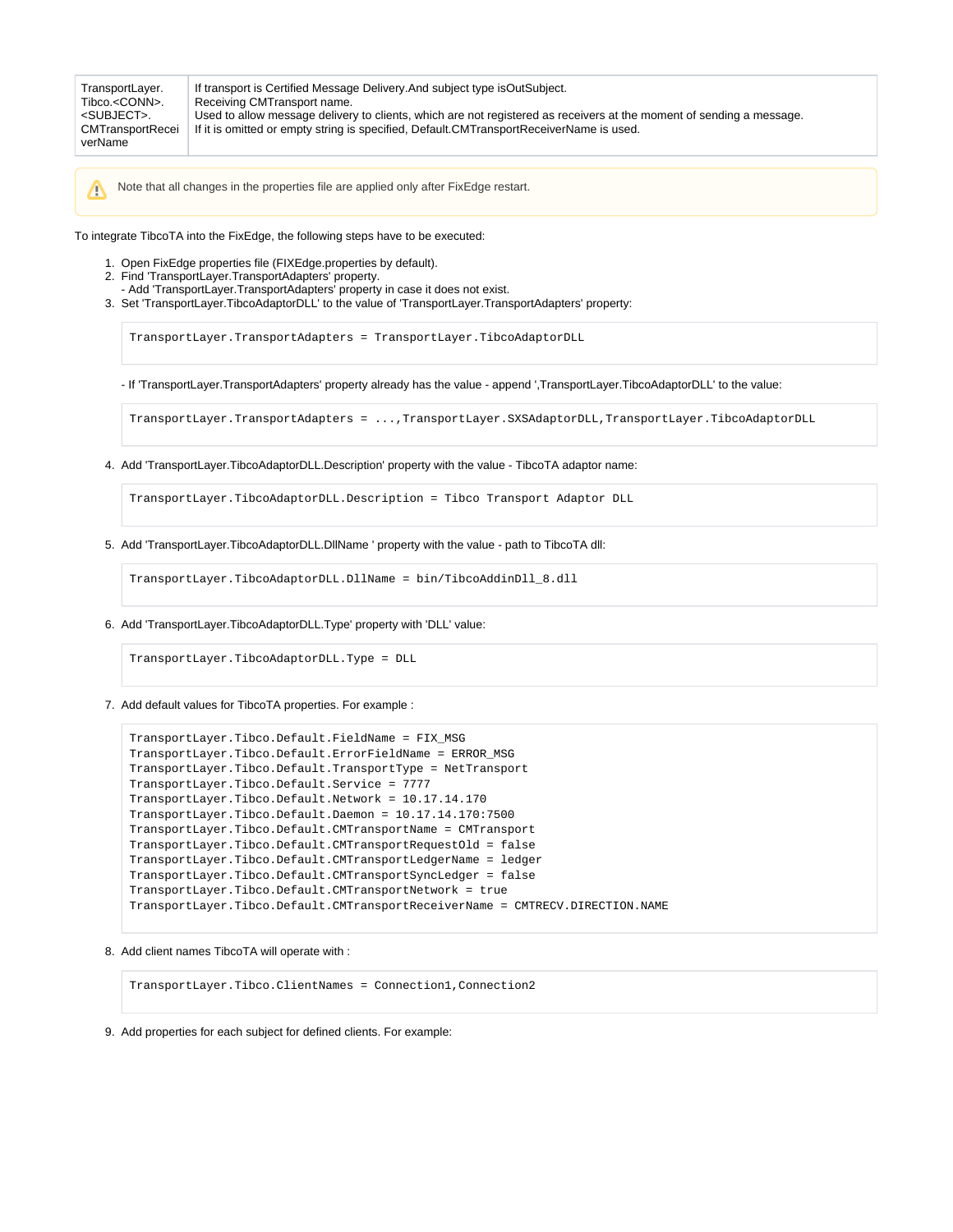```
TransportLayer.Tibco.Connection1.OutSubject.Name = CONN1.OUT
TransportLayer.Tibco.Connection1.OutSubject.CMTransportName = CMT.CONN1.OUT
TransportLayer.Tibco.Connection1.OutSubject.CMTransportReceiverName = CMTRECV.CONN1.OUT
TransportLayer.Tibco.Connection1.OutSubject.FieldName = ANOTHER_TAG
TransportLayer.Tibco.Connection1.OutSubject.TransportType = CMTransport
TransportLayer.Tibco.Connection1.OutSubject.CMTransportLedgerName = conn1.out.ledger
TransportLayer.Tibco.Connection1.OutSubject.Service = 8888
TransportLayer.Tibco.Connection1.OutSubject.Network = 10.17.14.170
TransportLayer.Tibco.Connection1.OutSubject.Daemon = 10.17.14.170:7500
```
#### 10. Restart FixEdge to apply changes.

After changes are made the FixEdge properties file may looks like this:

```
#------------------------------------------------------------
# Transport Layer Section
#------------------------------------------------------------
#Comma separated list of identifiers of Transport Adapters should be loaded. 
TransportLayer.TransportAdapters = TransportLayer.SmtpTA,TransportLayer.Tibco
...
#------------------------------------------------------------
# The Tibco Adaptor configuration file.
#------------------------------------------------------------
TransportLayer.Tibco.Description = Tibco Transport Adaptor
TransportLayer.Tibco.DllName = ./bin/TibcoAddinDll_8.dll
TransportLayer.Tibco.Type = DLL
TransportLayer.Tibco.Default.FieldName = FIX_MSG
TransportLayer.Tibco.Default.ErrorFieldName = ERROR_MSG
TransportLayer.Tibco.Default.TransportType = NetTransport
TransportLayer.Tibco.Default.Service = 7777
TransportLayer.Tibco.Default.Network = 10.17.14.170
TransportLayer.Tibco.Default.Daemon = 10.17.14.170:7500
TransportLayer.Tibco.Default.CMTransportName = CMTransport
TransportLayer.Tibco.Default.CMTransportRequestOld = false
TransportLayer.Tibco.Default.CMTransportLedgerName = ledger
TransportLayer.Tibco.Default.CMTransportSyncLedger = false
TransportLayer.Tibco.Default.CMTransportNetwork = true
TransportLayer.Tibco.Default.CMTransportReceiverName = CMTRECV.CONN1.IN
TransportLayer.Tibco.ClientNames = Connection1,Connection2
TransportLayer.Tibco.Connection1.InSubject.Name = CONN1.IN
TransportLayer.Tibco.Connection1.InSubject.CMTransportName = CMT.CONN1.IN
TransportLayer.Tibco.Connection1.InSubject.FieldName = ANOTHER_TAG
TransportLayer.Tibco.Connection1.InSubject.TransportType = CMTransport
TransportLayer.Tibco.Connection1.InSubject.CMTransportLedgerName = conn1.in.ledger
TransportLayer.Tibco.Connection1.InSubject.Service = 8888
TransportLayer.Tibco.Connection1.InSubject.Network = 10.17.14.170
TransportLayer.Tibco.Connection1.InSubject.Daemon = 10.17.14.170:7500
TransportLayer.Tibco.Connection1.OutSubject.Name = CONN1.OUT
TransportLayer.Tibco.Connection1.OutSubject.FieldName = ANOTHER_TAG
TransportLayer.Tibco.Connection1.OutSubject.TransportType = NetTransport
TransportLayer.Tibco.Connection1.OutSubject.Service = 8888
TransportLayer.Tibco.Connection1.OutSubject.Network = 10.17.14.170
TransportLayer.Tibco.Connection1.OutSubject.Daemon = 10.17.14.170:7500
TransportLayer.Tibco.Connection1.ErrorSubject.Name = CONN1.ERROR
TransportLayer.Tibco.Connection1.ErrorSubject.FieldName = ANOTHER_TAG
TransportLayer.Tibco.Connection1.ErrorSubject.ErrorFieldName = ERROR_TAG
TransportLayer.Tibco.Connection1.ErrorSubject.TransportType = NetTransport
TransportLayer.Tibco.Connection1.ErrorSubject.Service = 8888
TransportLayer.Tibco.Connection1.ErrorSubject.Network = 10.17.14.170
TransportLayer.Tibco.Connection1.ErrorSubject.Daemon = 10.17.14.170:7500
TransportLayer.Tibco.Connection1.UnroutedSubject.Name = CONN1.UNROUTED
TransportLayer.Tibco.Connection1.UnroutedSubject.FieldName = ANOTHER_TAG
TransportLayer.Tibco.Connection1.UnroutedSubject.TransportType = NetTransport
TransportLayer.Tibco.Connection1.UnroutedSubject.Service = 8888
TransportLayer.Tibco.Connection1.UnroutedSubject.Network = 10.17.14.170
TransportLayer.Tibco.Connection1.UnroutedSubject.Daemon = 10.17.14.170:7500
```